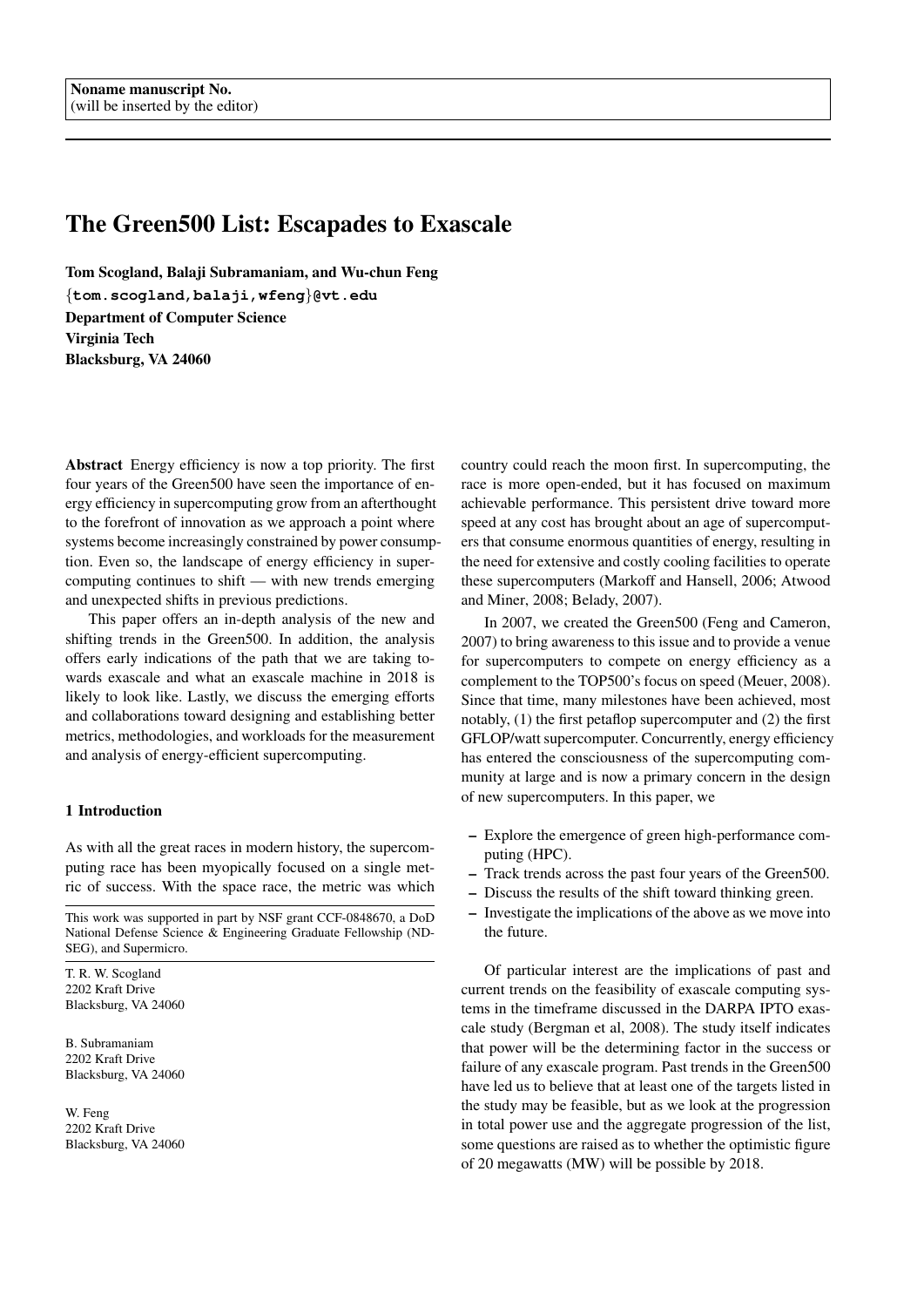The rest of the paper is organized as follows. First, Section 2 discusses the background of and motivation behind the Green500. Section 3 offers a high-level analysis of efficiency, along with power, and a more in-depth analysis of the efficiency characteristics of the different types of machines that achieve high energy efficiency. Projections from current and past lists to exascale are discussed along with their implications in Section 4. Section 5 presents the innovations and collaborations behind the continuing evolution of the Green500 as well as directions for future growth. Finally, Section 6 presents concluding remarks along with future work.

## 2 Background

Large-scale, high-performance computing (HPC) has reached a turning point. Prior to 2001, the cost of purchasing a 1U server exceeded the *annualized infrastructure and energy (I&E)* cost for that server, as depicted in Figure 1. By 2001, this annualized I&E cost for a server matched the cost of purchasing the server. By 2004, the *annualized infrastructure cost* by itself matched the cost of purchasing the server, and by 2008, the *annualized energy cost* by itself matched the cost of purchasing the server. Ignoring power and energy efficiency to pursue performance at any cost is no longer feasible. Data centers and HPC centers are already feeling the pinch across the industry from Yahoo! (Filo, 2009) to Google (Markoff and Hansell, 2006) to the National Security Agency (Gorman, 2006; croptome.org, 2008).



Fig. 1 Annual amortized costs in the data center (Belady, 2007), data projected after 2007.

The supercomputing community has been particularly guilty of seeking speed at the exclusion of all else. When the first Green500 in November 2007 was released, the computers that resulted from the event known colloquially as *Computenik*, were still in the TOP500, namely the Earth Simulator supercomputer from Japan and ASCI Q from the U.S.

The former far outstripped the performance of the latter by *five-fold*. Furthermore, the Earth Simulator had an efficiency of only 5.60 MFLOPS/W while ASCI Q had an even lower efficiency of 3.65 MFLOPS/W.

In 2004, the first U.S. machine to regain the number one position on the TOP500 was an IBM BlueGene/L prototype. It delivered *two orders of magnitude* better energy efficiency than the Earth Simulator and ASCI Q and debuted at 205 MFLOPS/W on the first Green500. Clearly, there was an inkling of the need for efficiency to achieve the greatest possible performance, but even so, it continues to be an uphill battle.

The original goal of the Green500 was to *raise awareness* of the state of energy efficiency in supercomputing and bring the importance of energy efficiency to be on par with the importance of performance. In order to measure and rank supercomputers in terms of their energy efficiency, the Green500 employs the LINPACK benchmark, as provided by the TOP500 list, combined with power measurements. LINPACK solves a problem in dense linear algebra that uses LU factorization and backward substitution. It is designed and tuned for load balancing and scalability.

While the Green500 remains a ranking of the energy efficiency of the 500 fastest supercomputers in the world, we launched three additional lists in 2009, based on feedback from the HPC community: the Little Green500, the HPCC Green500 and the Open Green500. As of now, the HPCC Green500 and Open Green500 have been discontinued due in part to lack of participation and interest from the community. The Little Green500 continues to operate and broadens the definition of a supercomputer to help guide purchasing decisions for smaller institutions. To be eligible for the Little Green500, a supercomputer must be as "fast" as the 500thranked supercomputer on the TOP500 list 18 months prior to the release of the Little Green500.

## 3 Efficiency

Across these last four years, we have observed a steady climb in the energy efficiency of the Green500. We have been tracking the average efficiency as compared to Moore's Law and finding that the average does track closely, while the maximum surges ahead, improving at a rate faster than Moore's Law. The extreme skew at the high end of this list, exemplified by IBM's BlueGene/Q machines occupying the top *five* slots of the current Green500, raises the average energy efficiency to closely track Moore's Law while the median lags well behind, as shown in Figure 2. With each release, we see that the spread between the most energy-efficient machines and the average grow wider, to the point where many of the top machines can be considered to be outliers as they are more than 1.5 times the interquartile range above the median.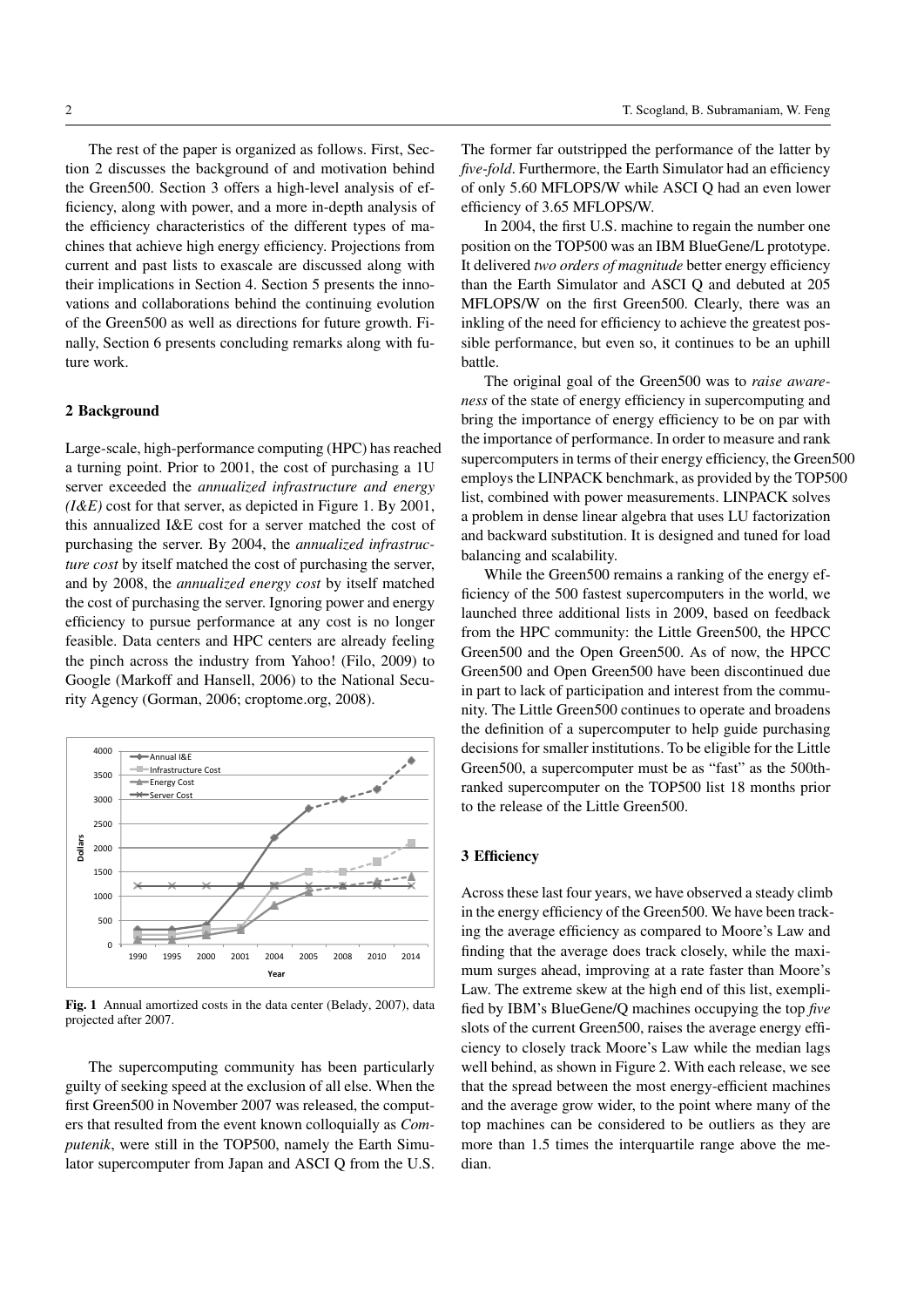| #              | Gf/W  | Computer                                    |
|----------------|-------|---------------------------------------------|
|                | 2.026 | BlueGene/O Custom (IBM Rochester)           |
| $\overline{c}$ | 2.026 | BlueGene/O Custom (IBM Watson)              |
| 3              | 1.996 | BlueGene/O Custom2 (IBM Rochester)          |
| 4              | 1.988 | BlueGene/O Custom (DOE/NNSA/LLNL)           |
| 5              | 1.689 | Blue Gene/O Prototype 1 (NNSA/SC)           |
| 6              | 1.378 | DEGIMA: ATI Radeon GPU (Nagasaki U.)        |
|                | 1.266 | Bullx B505, NVIDIA 2090 (BSC-CNS)           |
| 8              | 1.010 | Curie: Bullx B505, NVIDIA M2090 (GENCI)     |
| 9              | 0.963 | Mole-8.5: NVIDIA 2050 (CAS)                 |
| 10             | 0.958 | Tsubame 2.0: NVIDIA GPU (TiTech)            |
| 11             | 0.928 | HokieSpeed: NVIDIA 2050 (VaTech)            |
| 12             | 0.901 | Keeneland: NVIDIA Fermi (GaTech)            |
| 13             | 0.891 | PLX: iDataPlex DX360M3. NVIDIA 2070 (SCS)   |
| 14             | 0.891 | JUDGE: iDataPlex DX360M3, NVIDIA 2070 (FZJ) |
| 15             | 0.889 | Chama: Xtreme-X GreenBlade (SNL)            |

Table 1 The greenest 15 of the Green500 by rank

While on the topic of the high end of the list, we have a first this release — for the first time, the maximum efficiency of the list actually decreased from the June 2011 list to the November 2011 list. The BlueGene/Q supercomputer at #1 grew in size and lost efficiency. Even so, the four production BlueGene/Q computers hold the top four slots with an energy efficiency of approximately 2 GFLOPS/W, as shown in Table 1. The original BlueGene/Q prototype holds the fifth slot.

Below the BlueGene/Q machines, two GPU-accelerated supercomputers separate themselves from the rest of the GPUaccelerated pack: the DEGIMA cluster of AMD/ATI GPUs at #6 and the Bullx B505 machine at the Barcelona Supercomputing Center at #7. The GPU-accelerated supercomputers continue all the way down through #14, namely Curie, Mole-8.5, Tsubame 2.0, HokieSpeed, Keeneland, PLX, and JUDGE, respectively. The trend of GPU-accelerated supercomputers is broken by a surprisingly efficient commodity CPU machine, consisting of Intel Sandy Bridge-EP processors, from Appro at #15, followed by NVIDIA 2090-based GPU supercomputers down to #30 and then two more of the aforementioned Appro clusters and ending with the K computer at #33, which also happens to be the fastest supercomputer in the world on the TOP500.

Figure 3 shows the overall power characteristics of the list. The focus of the Green500 is energy efficiency, trying to do the most work for the least energy. That said, the power drawn by machines on the list has not decreased. Far from decreasing, it has not yet stopped increasing, nor has it meaningfully slowed. While the average energy efficiency of the list has increased by four times, the power has more than doubled. In fact, despite its efficiency, the K computer currently at #1 on the TOP500 draws a whopping 12 *megawatts* of power, more than half the optimistic estimate for the power required to run an exaflop supercomputer in the latter part of the decade. We will discuss trends toward exascale in greater detail in Section 4.

Energy efficiency and power do not represent the whole picture, however. The performance efficiency of machines can be equally important; that is, the percentage of a ma-



Fig. 2 Efficiency statistics across Green500 releases.



Fig. 3 Power statistics over time

chine's peak performance that is actually achieved when running LINPACK. Ideally, every machine should have a performance efficiency of 100%, but as shown in Figure 4, that is far from the case. The worst-case performance efficiency was found in 2010 at below 20% and a large number of machines in the midrange of energy efficiency had performance efficiency below 40% in 2009. Furthermore, as each list goes by, more and more machines at the *high* end of the list drop below 50% efficiency.

This trend typifies the split currently occurring in the supercomputing community. Every supercomputer that is at the top of the Green500 this year is based on aggregating large numbers of lower power cores. With the first Green500 list in November 2007, multi-processor machines were relatively common, one to four CPUs, each with one to two cores. At that time, the most efficient machines on the list were IBM BlueGene systems with 64 cores or 128 cores for L and P versions, respectively. Since then, the number of cores in a node of the most efficient systems has grown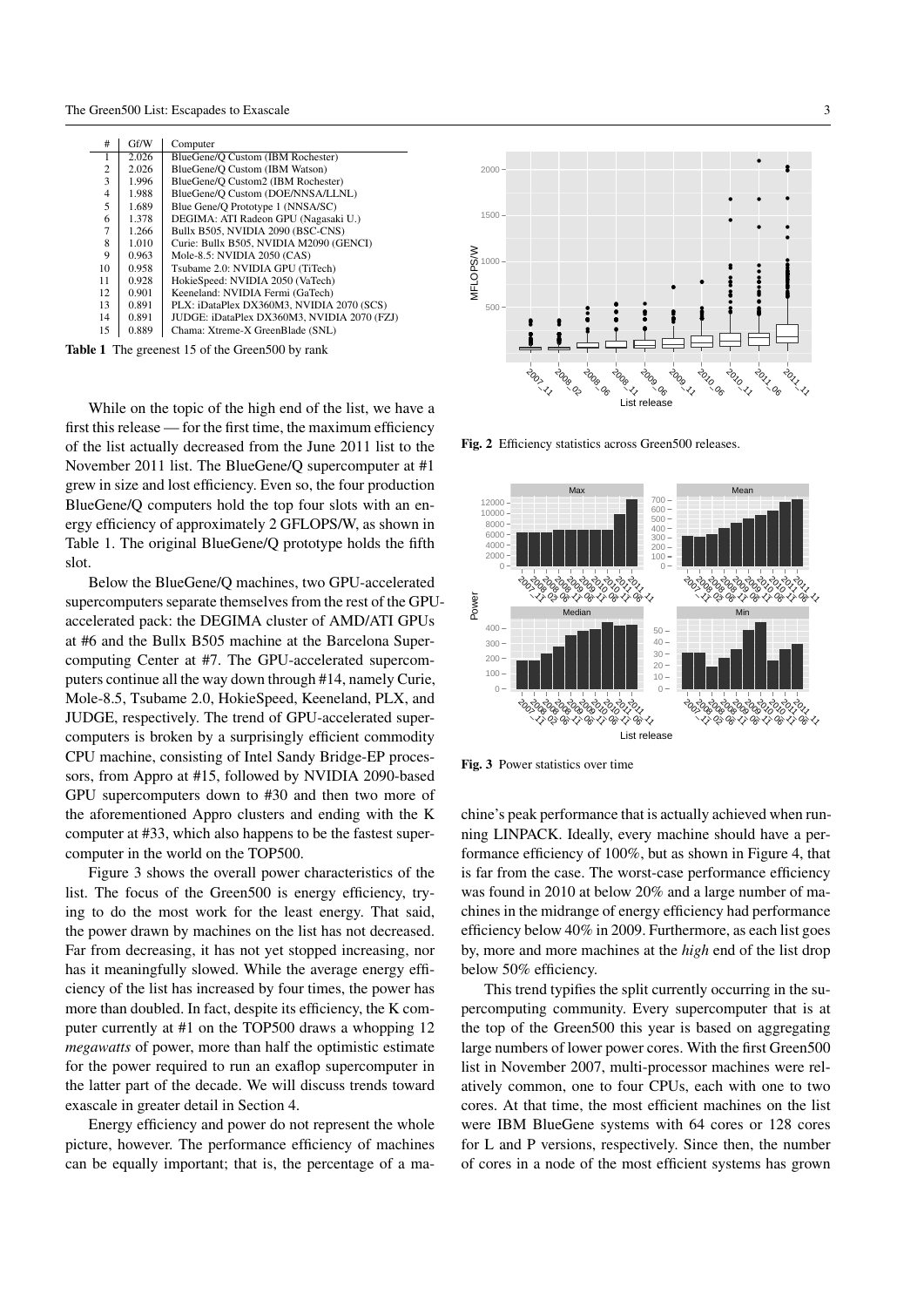continually. Last year, the greenest 10 supercomputers contained on the order of 2,300 SIMD cores per node while the rest of the list averaged 10-15 cores per node. Overall, the more tightly coupled and smaller core-based machines rise to the top, but what kind of cores and how they are aggregated is important. There are three different approaches being taken toward building energy-efficient supercomputers.

#### 3.1 Heterogeneous Accelerator-Based Clusters

In the current list, this could just as well be labeled GPUs, as the only other heterogeneous accelerator supercomputers left are Cell Broadband Engine (CellBE) machines, which are no longer real contenders for the top of the list. At present, the accelerator supercomputer is a commodity cluster enhanced with high-bandwidth accelerators. High bandwidth means custom memories, e.g., GDDR or XDR, combined with a large number of simpler cores that can execute large amounts of simple calculations at a high rate. These accelerators do not handle latency-bound tasks very well, however, and as such tend to achieve very poor performance efficiency (35-60%) and account for nearly all the low performanceefficiency machines at the top of the list, as depicted in Figure 4.

Their increasing popularity, coupled with extreme energy efficiency and performance inefficiency, is enough to significantly sway the overall efficiency of the list as a whole. For example, the left half of Figure 5 shows that the energy efficiency of the last four November list releases exhibits a clump of much higher energy-efficient machines using accelerators, along with a number of outliers, which will be discussed later. In contrast, the right half of Figure 5 points to the median performance efficiency being dragged down almost 10% by the accelerator-based machines for the latest edition of the list. Previous lists did not show such a drop because of the high performance efficiency of the CellBEaccelerated machines, which were more common in those past lists.

## 3.2 High-Density Custom Supercomputers

This group of supercomputers has held the eyes of the efficient computing world ever since its debut in November 2004 with IBM BlueGene/L. For the inaugural Green500 in November 2007, IBM BlueGene/P topped the list. Since then, IBM's BlueGene line continues to make great strides in energy efficiency, culminating in the top five machines on our current list. That said, IBM is not the only player in this game, the #1 machine on the TOP500, the K computer, can be classified similarly. These machines achieve both very high energy efficiencies and very high performance efficiencies.



Fig. 4 Performance efficiency of systems over time



Fig. 5 Performance efficiency of heterogeneous and homogeneous systems over time

While accelerator-based systems frequently depend on the efficiency of the accelerators to enhance otherwise commodity systems, custom systems are designed from the ground up for efficiency. One of the key differences is the design of the interconnects in these systems. Some accelerator systems take advantage of custom interconnects, but they are significantly more common in custom-designed machines, allowing for much more efficient communication and higher performance efficiency. Systems with commodity Infiniband interconnects tend to top out around 85% performance efficiency. The benefits of a custom interconnect are underscored in the fastest supercomputer in the world, the K Computer, which achieved a performance efficiency of 96% in 2011. Table 2 summarizes the statistics for the 30 greenest supercomputers over time. The table shows a traditional split between custom interconnects and Infiniband. The major shift this year is that the custom interconnects have become far less common at the top of the list, while becoming more common again in the list as a whole. This correlates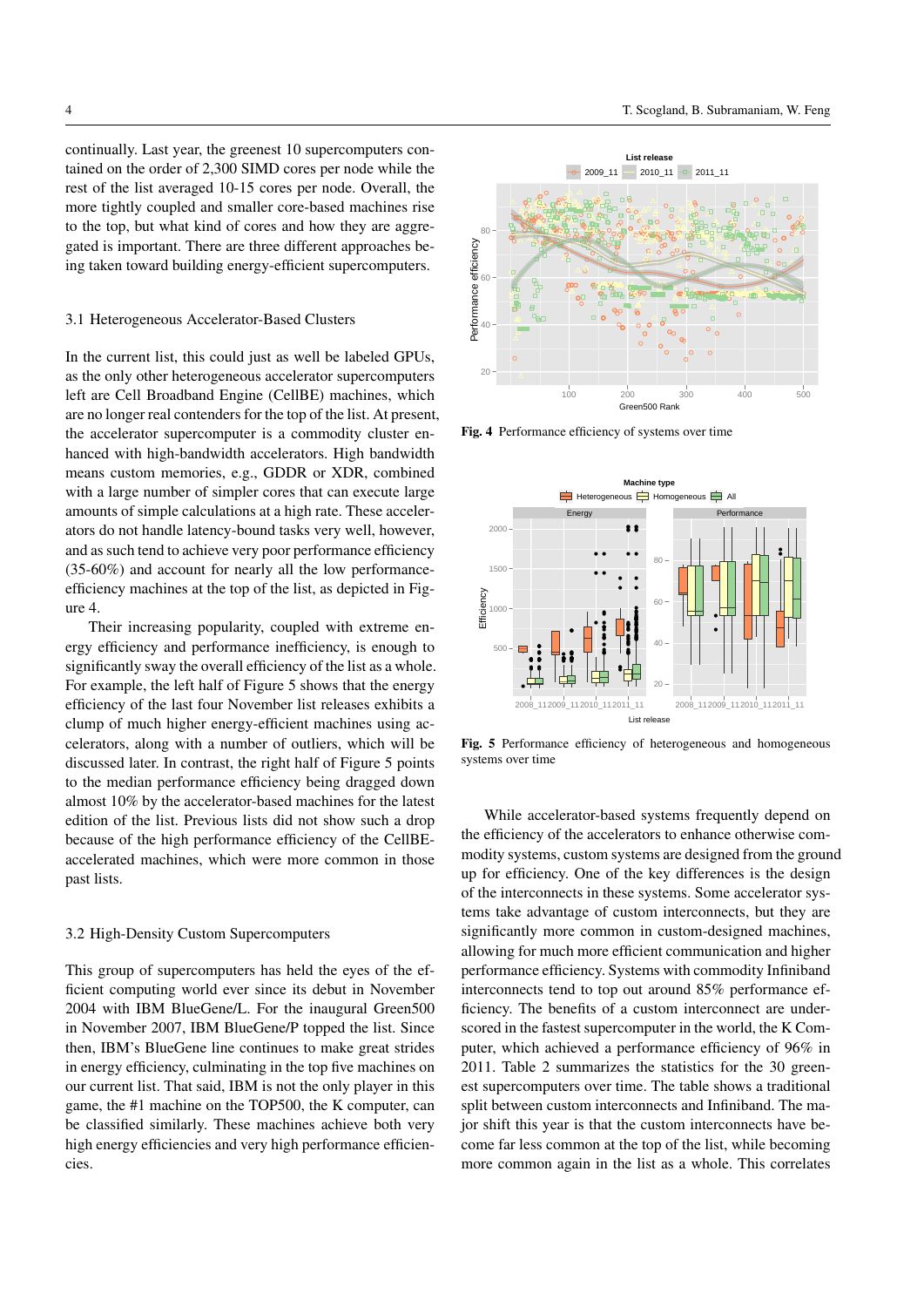| Interconnect       | 2007 | 2008 | 2009 | 2010 | 2011 |
|--------------------|------|------|------|------|------|
| Custom/Proprietary | 26   | 12   | 18   | 16   |      |
| <b>InfiniBand</b>  |      | 18   | 12   | 13   | 25   |
| $\rm{Gig-E}$       |      |      |      |      |      |
| Green 30 % custom  | 87%  | 40%  | 60%  | 53%  | 17%  |
| Overall % custom   | 13%  | 12%  | 9%   | 10%  | 12%  |

Table 2 Interconnect statistics for the greenest 30 machines

highly with the emergence of accelerator-based systems. In fact, the only reason that there are custom interconnects in the top 30 at all this year is the set of five IBM BlueGene/Q systems in the top five slots.

#### 3.3 Commodity Clusters

Commodity clusters continue to comprise the majority of the Green500. Advances in processor technology and the industry's embracing of lower-power CPUs and cloud computing have given birth to a series of increasingly efficient general-purpose processors. A number of clusters using Intel's Sandy Bridge and AMD's Opteron 12-core processors can now surpass the efficiency of the K computer and even the NVIDIA C2090 GPUs for efficiency. One such system at #45 is the first acknowledged submission of a cloud resource, a piece of Amazon's self-made Sandy Bridge-based EC2 cloud infrastructure.

The major reason that the energy efficiency of commodity systems continues to increase is the ever-shrinking feature size on newer processors, allowing lower power draw for the same work. In other words, if a smaller feature size means a more efficient processor, then it stands to reason that the most energy-efficient machines should have (on average) processors with the smallest feature size. To test this, we created Table 3, which shows the minimum feature size (on average) for CPUs of machines on the Green500 over time. On average, the greenest machines had larger feature size than the rest of the list before last year, but now it seems to be coming out as expected. Even when accounting for the accelerator in a system as the primary processing element, rather than the CPU, the greenest 20 have (on average) a smaller feature size than machines lower down on the list. It is an interesting shift, which correlates with the rise of accelerator-based machines and efficient machines made of mass-market components. The custom machines that kept the feature size large in the past are becoming less common, and even the custom machines, such as the BlueGene/Q, are getting processors with a more comparable feature size as well.

| <b>List Portion</b> | 2007  | 2008  | 2009  | 2010   | 2011  |
|---------------------|-------|-------|-------|--------|-------|
| Overall             | 76.85 | 61.52 | 53.71 | 49.302 | 41.26 |
| Greenest 20         | 120   | 76.75 | 71.25 | 46.45  | 35.40 |
| Top $20$            | 93.75 | 69.25 | 66.5  | 56.05  | 43.40 |
| Greenest 20         | 120   | 76.75 | 71.25 | 48.68  | 40.83 |
| w/ accel            |       |       |       |        |       |

Table 3 Average minimum feature size in nanometers

#### 4 Projections

The next major target for the supercomputing industry is the exascale system. Planning for that milestone, DARPA's Exascale Computing Study (Bergman et al, 2008) analyzes the different paths and hurdles between the current state of the art and the goal of an exaflop system in 2018-2020. A major focus of the study is power, with predictions that an exascale system may require as much as 100 MW to run, but with the goal being a 20-MW exaflop supercomputer. Given that we have seen the #1 supercomputer on the TOP500 list consuming over 12 MW at a mere fraction of the performance, the 100 MW mark even seems a lofty goal. As the time draws nearer, we have begun to look at the data collected as part of the Green500 to see how well technologies are progressing toward these goals.

One telling measure of our progress is a simple projection of the amount of power it would take to run an exaflop machine made entirely out of components available today. To make that prediction, we choose a machine, in this case either the top machine from the Green500 or TOP500 lists, and naïvely expand it to exascale by assuming linear scaling of both performance and power. The result of doing this for every top machine since the first Green500 in 2007 is plotted in Figure 6, along with a trend line and 30% confidence interval for each series.

First, note that the Y-axis of the figure, representing power consumption, is measured in *gigawatts*(GW). Efficiency has come a long way over the past four years. The most powerful machine in November 2007 gives us a prediction of almost 5 GW for exascale while the most energy-efficient machine in November 2007 extrapolates out to a marginally more palatable figure at slightly under 3 GW. Now, however, we have reached a point where a system might be built at as low as 500 MW, assuming the greenest machine as a basis. Still that is a far cry from the goal of 20 MW in 2018. We look forward to the coming years in eager anticipation as the current trend is so drastically dropping in power consumption that a bound must be fast approaching. In fact, if the current trend continued, our most efficient supercomputers would be *generating* electricity by 2014.

Another way to measure progress is to take a more holistic view of the list and include all the machines that do not meet the extreme conditions of Figure 6. When we plot every machine as a point on a graph of power vs. efficiency,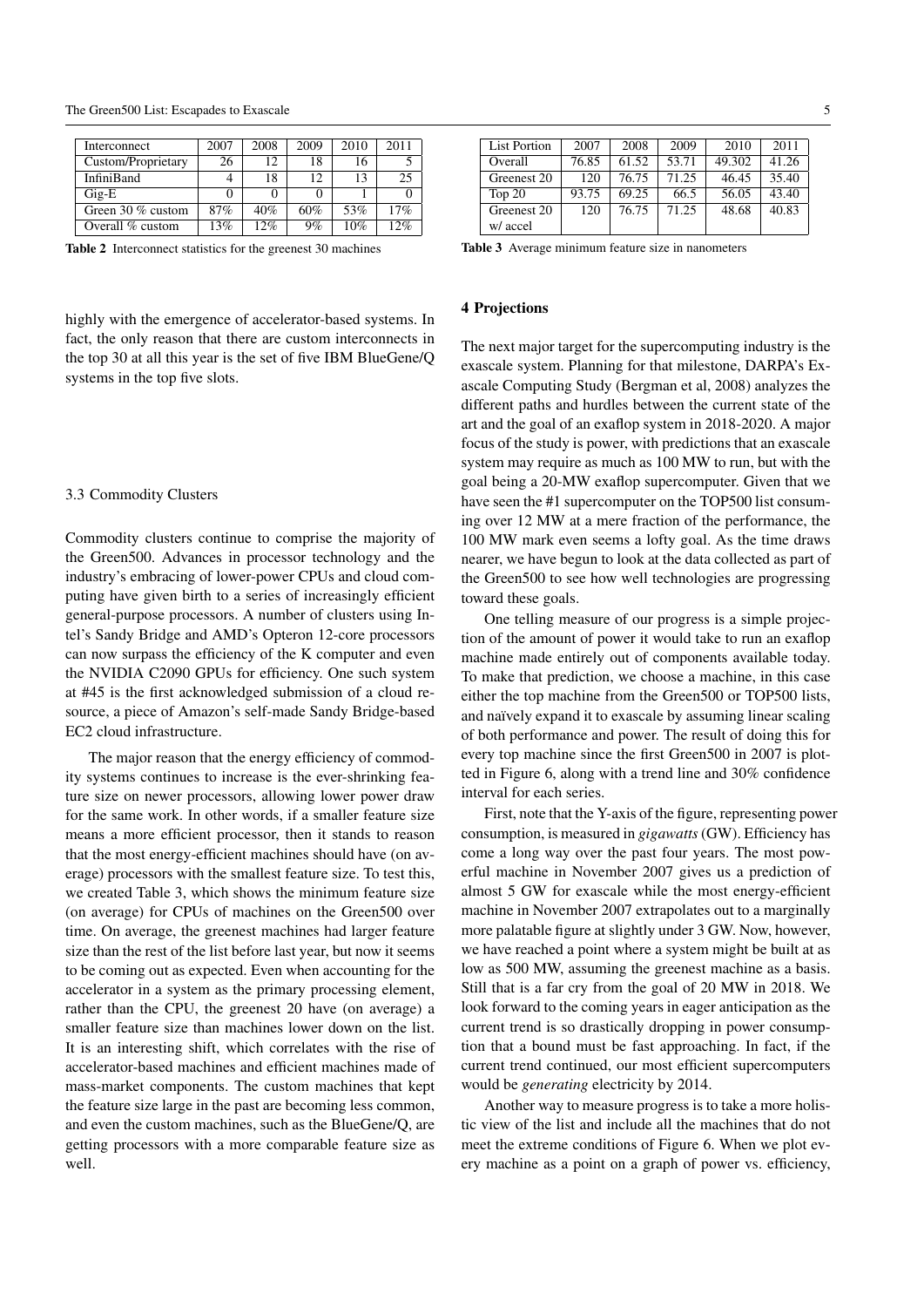

Fig. 6 Power projections for exascale systems

as shown in Figure 7, certain trends become clear. First, for each subsequent list, the bottom moves outward. That is, we see power and efficiency increasing in roughly equal measure along the log-scale plot. Second, the plot shows a clear trend that has not shifted in four years. To show where that trend is taking us, two machines have been added to the plot for 2018, one at the 100-MW predicted position and one at the 20-MW DARPA target, each represented as a larger gray dot in the upper right corner. The data shows us on track to hit the 100-MW number dead on, based on running a line straight from the baseline through the K computer which is the farthest up and right black dot. On the other hand, achieving the 20-MW goal will require us to continue advancing with breakthroughs such at BlueGene/Q.



Fig. 7 Power vs. energy efficiency across lists

# 5 Future Directions

The Green500 was officially launched in 2007 to bring the issue of energy efficiency to the consciousness of the supercomputing community and to give a venue to those who wanted to innovate and improve this area. Now, as then, we strive to further the cause of energy efficiency in supercomputing. Since the first list, we have introduced three exploratory lists, established official run rules apart from those of the TOP500 list, and expanded our analysis extensively. In this section, we discuss some of the future directions envisioned for the list, along with how they have started to take shape over the last year. These fall into three primary categories: workloads, metrics, and methodologies.

# 5.1 Workloads

The workload required for a submission to the Green500 is the LINPACK benchmark, as run for the TOP500 list. This decision has been an important one, as the LINPACK benchmark focuses on one particular subset of the components in a supercomputer and always assumes the user wants to extract the best possible performance from that machine, which may not be the configuration which produces the most energy-efficient run.

Several solutions have been proposed to address the issues with LINPACK, the most common being to use a different benchmark altogether such as HPCC or the Graph500 benchmark. In response, we created the HPCC Green500, and to date there has been one submission to that list. The result, while not what we would like, was not unexpected. Optimizing even a single benchmark for a supercomputer and holding the machine from production long enough to get results is trouble enough for most. Asking to run multiple benchmarks to make submissions is highly unlikely. To ease the process of submission and to capture the efficiency of the different subsystems of a supercomputer, the Energy Efficient High Performance Computing Working Group, TOP500, The Green Grid, and Green500 collaboratively proposed the idea of using a subset of benchmarks with the intention of stressing different components of the system at SC11. For example, LINPACK and RandomAccess benchmarks can be used to stress the compute and memory subsystems of a supercomputer, respectively.

As an alternative, we have been investigating the possibility of a load-varying LINPACK (Subramaniam and Feng, 2010a). Why would one want to vary the load since any variance from the maximum will lower performance? While true, systems do not always achieve their highest efficiency at highest load. Being able to vary the behavior of LIN-PACK in this way, we can use a benchmark that the industry is highly familiar with to produce a more useful energyefficient result.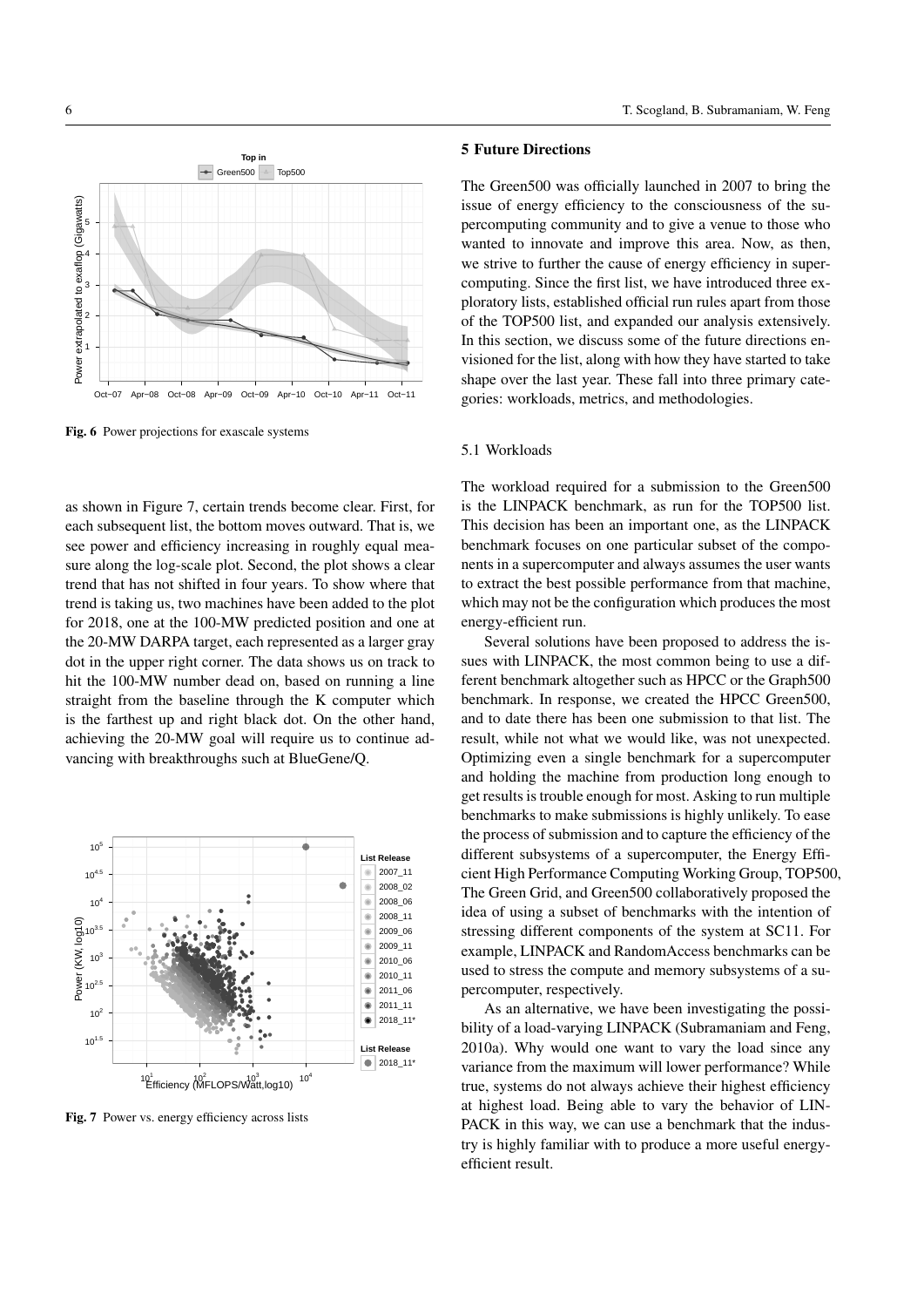|                     | 2007 | 2008 | 2009 | 2010 | 2011 |
|---------------------|------|------|------|------|------|
| Average Rank        | 76   | 123  | 162  | 106  | 129  |
| <b>Lowest Rank</b>  | 176  | 496  | 445  | 404  | 328  |
| <b>Highest Rank</b> |      |      |      |      |      |

Table 4 Statistics on the TOP500 ranks of the 30 greenest supercomputers over time

## 5.2 Metrics

For now, our chosen metric is MFLOPS/Watt, or millions of floating-point operations per second per watt. Much like the LINPACK workload, the MFLOPS/Watt metric has been under debate from the beginning. For example, MFLOPS/Watt appears to favor smaller machines over larger ones. As discussed in (Hsu et al, 2005; Feng and Lin, 2010) the performance of benchmarks, LINPACK included, scales at most linearly with the addition of new nodes to a cluster, while the power increases at least linearly. In other words, the larger a machine is, the less performance gain is achieved for a given increase in power. Given that truth, smaller supercomputers should be more energy efficient than their larger counterparts. However, Table 4 does not support that conclusion. Since 2007, only one November list has had the fastest and largest supercomputer outside of the 30 most efficient machines and that is this November. It is worth noting however that the K computer only falls out of that range by two at #32. Large, powerful machines have a tendency to fare well on the Green500. We believe this is a result of more effort being put into ensuring they are efficient as a result of their size.

As mentioned earlier, the Green500 and collaborative entities from the TOP500, the Green Grid, and EEHPCWG have been investigating the use of multiple benchmarks in order to capture the "true" energy efficiency of the system. However, using more than a single benchmark results in a mixture of benchmark outputs and it leads to the following question: "What metric should be used to capture all the benchmark results in a single number in order to rank the system?"

Prior to the above collaborative efforts, the Green500 team was involved with creating and investigating metrics like the Green Index (TGI) (Feng, 2010) to address this issue. The key idea behind TGI is to measure the energy efficiency of an HPC system with respect to a reference system. This approach is similar to the approach adapted by *Standard Performance Evaluation Corporation (SPEC)* (SPEC, 2012) for comparing system performance as shown in Equation (1).

$$
SPEC rating = \frac{Performance of Reference System}{Performance of System Under Test} \tag{1}
$$

The TGI of a system can be calculated by using the following algorithm:

1. Calculate the energy efficiency (EE), i.e., performance-to-power ratio, while executing different benchmark tests from a benchmark suite on the supercomputer:

$$
EE_i = \frac{\text{Performance}_i}{\text{Power Consumed}_i}
$$
 (2)

where each i represents a different benchmark test.

2. Obtain the relative energy efficiency (REE) for a specific benchmark by dividing the above results with the corresponding result from a reference system:

$$
REE_i = \frac{EE_i}{EE_{Ref_i}} \tag{3}
$$

where each i represents a different benchmark test.

- 3. For each benchmark, assign a TGI component (or weighting factor W) such that the sum of all weighting factor is equal to one.
- 4. Use the weighting factors and sum across product of all weighting factors and corresponding REEs to arrive at the overall TGI for the system.

$$
TGI = \sum_{i} W_i * \text{REE}_i \tag{4}
$$

The Green500 team will further investigate the use of TGI and its incorporation into the Green500 in the future.

#### 5.3 Methodologies

As more and more petaflop systems enter the Green500, one of the major concerns that needs to be addressed is how to measure the power consumed by such large-scale systems. In particular, the questions that begs to be asked in our quest to standardize the methodology (Subramaniam and Feng, 2010b) for power measurement in order to improve our run rules are as follows:

- 1. When should the power be measured? (For a certain period of time or for the entire benchmark execution?)
- 2. How should the power be measured? (Extrapolate from a single node or measure the power consumed by the entire system?)



Fig. 8 Instantaneous FLOPS Rating Running LINPACK on Jaguar Supercomputer (Dongarra, 2010)

To standardize methodologies for power measurement, it is critical to understand the computational characteristics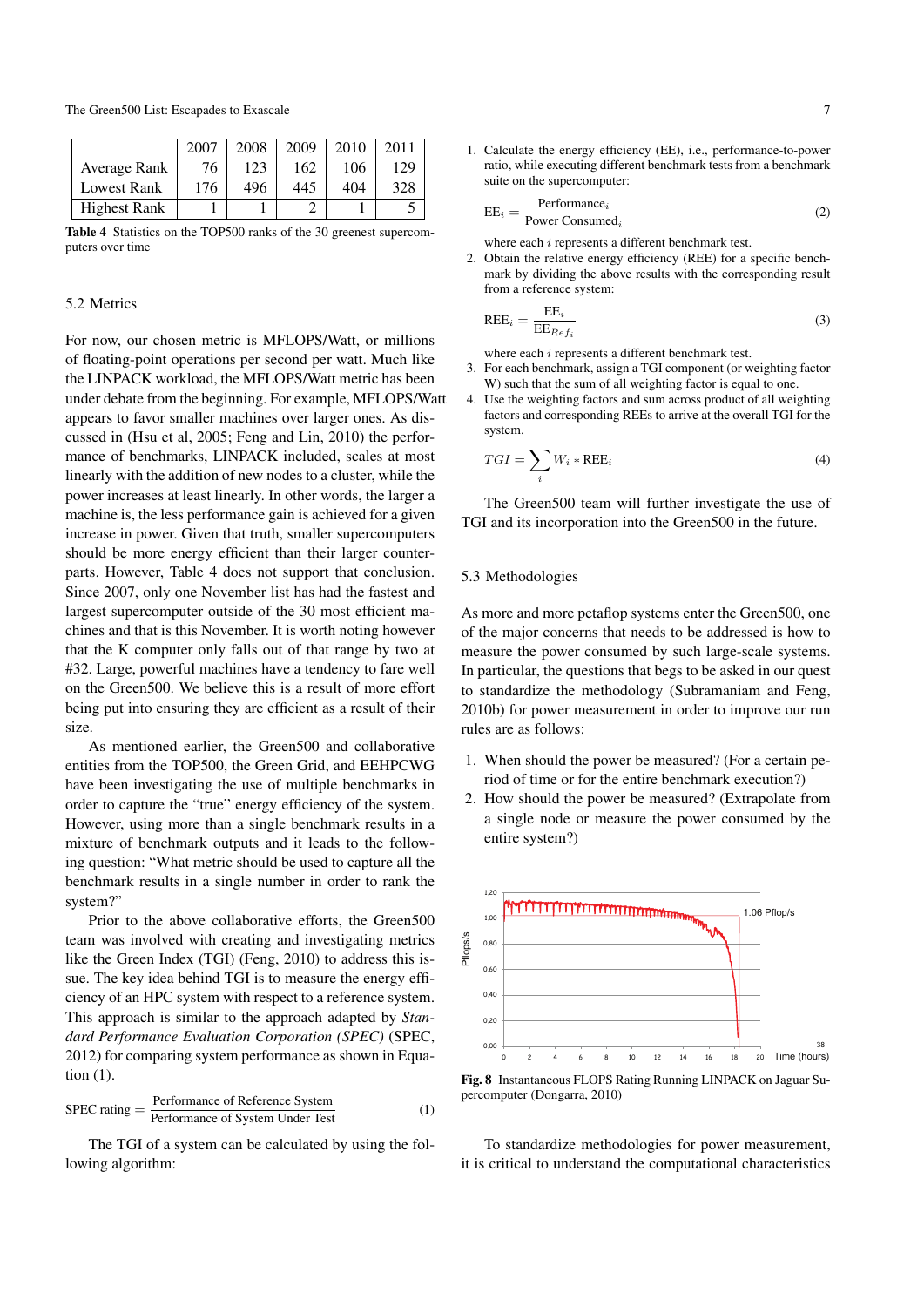of the benchmark in use (which is LINPACK in our case pending a shift to a new benchmark). LINPACK is a linear algebraic package which solves a dense system of linear equations. It runs in four stages: (1) random matrix generation, (2) LU factorization of the matrix, (3) backward substitution to solve, and (4) correctness checking. The second and third steps are used for calculating the LINPACK score (in GFLOPS) and require  $O(N^3)$  and  $O(N^2)$ , respectively. Note that as the application progresses, the effective matrix size reduces and there is a corresponding drop in FLOPS as depicted in Figure 8, making the portion of the run that a measurement is made in highly important.

We expect the power profile of the LINPACK run to have trends related to its computational characteristics as time progresses. We analyze the profile of the newly installed HokieSpeed cluster at Virginia Tech to track the power consumption during a run. Figure 9 shows the power profile of HokieSpeed for a CUDA-LINPACK run extrapolated from one full rack (neither optimized to achieve best performance nor best energy efficiency).



Fig. 9 Instantaneous Power Profile of HokieSpeed Supercomputer.

The trend in power profile clearly demarcates step 2 (factorization phase) and step 3 (solve phase) of the LINPACK benchmark from the other steps. The power consumed by the system ramps up as soon as the step 2 starts and gradually decays at the end of step 3. This indicates the region where the power consumption of the system would be at its highest and helps us narrow down the phases in which the power should be measured. The instantaneous minimum and maximum power consumed during these two steps are 8711 and 9518 watts respectively, which is a variation of approximately 8.4% (calculated as (max-min)/max power consumed), indicating that the accuracy of the power measurement increases as we measure larger percentage of the run. Such insights into the power profile of LINPACK led us to release a more rigorous update to the run rules for the Green500 in summer of 2010.

After this update to the run rules, the aforementioned collaborative effort began to standardize requirements for energy measurements of supercomputers. The first concrete results of this collaboration debuted at SC11 in the form of the EEHPCWG power measurement specification, which describes three levels of power measurement quality for evaluating supercomputers. In broad strokes, the levels are as follows.

- 1. One averaged power measurement over at least 10% of the run or one minute whichever is larger and measuring at least 1/64 of the machine or 1 kW worth, whichever is larger.
- 2. A series of equally spaced averaged measurements that begin before the run and continue after it is over, with at least 100 of these being during the run, the subset required is 1/8 of the machine or 10 kW.
- 3. A series of total energy readings, measured with a continual energy measurement device, includes the entire machine.

Within this system, the derived numbers reported on the Green500 may be considered to be level 0, as they do not represent actual measurements of hardware. Some results showing the difference between the levels as measured on a large DOE cluster were presented at SC. A particular benefit of higher levels is that it is much harder to game the system by using a small subset of machines which happen to have higher than average efficiency, a common issue with submissions today. Moving forward we hope that this and other methodological enhancements will make it easier to determine the quality of measurements not just on the Green500, but other resources as well.

# 6 Conclusion

Now that the Green500 has seen its fourth year come to an end, we have presented a comprehensive analysis of trends from this year back to the founding of the list. We have shown that while energy efficiency has become a prime concern, power usage has failed to stop, or even materially slow even as efficiency skyrockets. On the path to exascale, we have shown that some of the goals set by the DARPA exascale study may be feasible, but the optimistic figure is just that, along with some of the aspects of successful machines which may make it possible to reach even the most optimistic goal.

GPUs, which have been rising for years, really rose to the forefront of supercomputing this past November 2011, where nearly all the top 30 slots on the Green500 were GPUbased, a feat which has never before been matched by a new technology. We have seen several of our long-standing trends shift, as the unconventional highly commodity nature